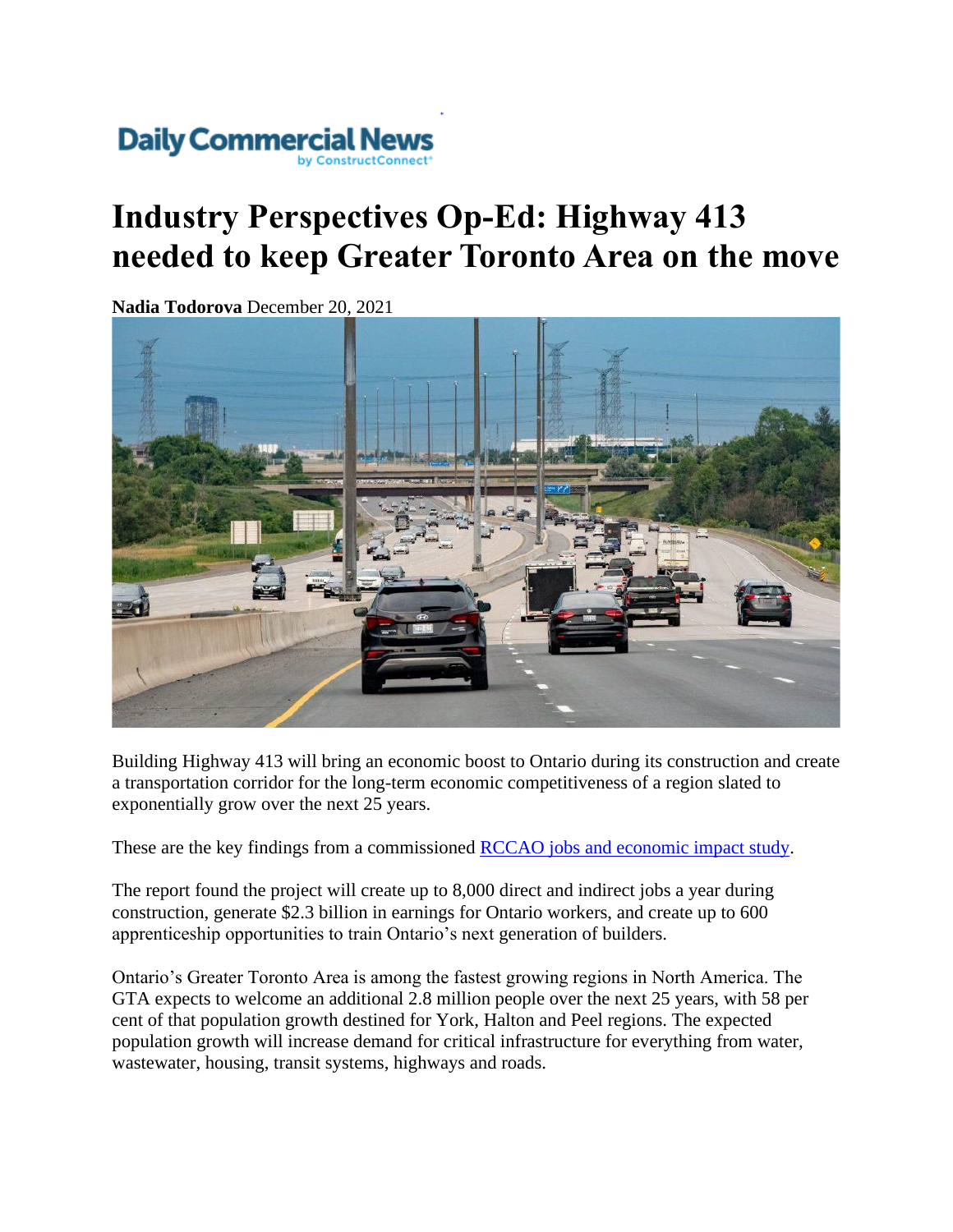Ontario's grappled with growing pains in recent decades and our governments' ability to plan and build infrastructure has not always kept pace with the needs.

That is why Highway 413 is vital. The gridlock the region experiences today already comes with significant economic costs — \$11 billion per year in lost productivity and very real impacts on quality of life for residents.

Thankfully, the Government of Ontario included significant investments in infrastructure as a part of Finance Minister Peter Bethlenfalvy's Fall Economic Statement. Two key highlights are the new funding for the construction of the Bradford Bypass in the northern GTA and funding the land acquisition required to bring Highway 413 and the transportation corridor it would create in the western GTA closer to reality.

The Residential and Civil Construction Alliance of Ontario has been actively engaging decisionmakers at Queen's Park, including the Standing Committee on Finance and Economic Affairs who are studying Bethlenfalvy's Fall Economic Statement, Bill 43, as it works its way through the legislative process. While opponents have gone into overdrive, it is important to have a nuanced discussion when debating our province's future.

Highway 413 is so much more than just a highway. It is a critically needed infrastructure asset for our growing region. What opponents fail to recognize is that it would also create the capabilities for other transit infrastructure, including a dedicated transitway for bus or LRT transit to serve the region.

Together, it creates a corridor that can meet the future needs of Ontario industries and people in vibrant communities alike.

In the regions the highway would serve, 80 per cent of people currently commute by car. When you listen to the project's opponents, one may be left with the impression this region is new to motor vehicles and that it will never undergo any meaningful changes, be they population or workforce based. This could not be further from the truth.

Additionally, the increasing electrification of vehicles, whether for people commuting or longhaul trucking, will need roads and highways that complement local transportation dynamics that incorporate foot, bike, transit and vehicle use.

Technological advancements in hydrogen as a fuel source offers great promise to substantially reduce environmental impact and to green trucking fleets that deliver virtually everything needed in our lives.

Infrastructure lays the foundation for building a prosperous and inclusive province.

As Ontario seeks to recover from the effects of COVID-19, the role of infrastructure has never been more important. Strategic investments in infrastructure provide a boost to the economy during construction and support conditions for long-term economic growth.